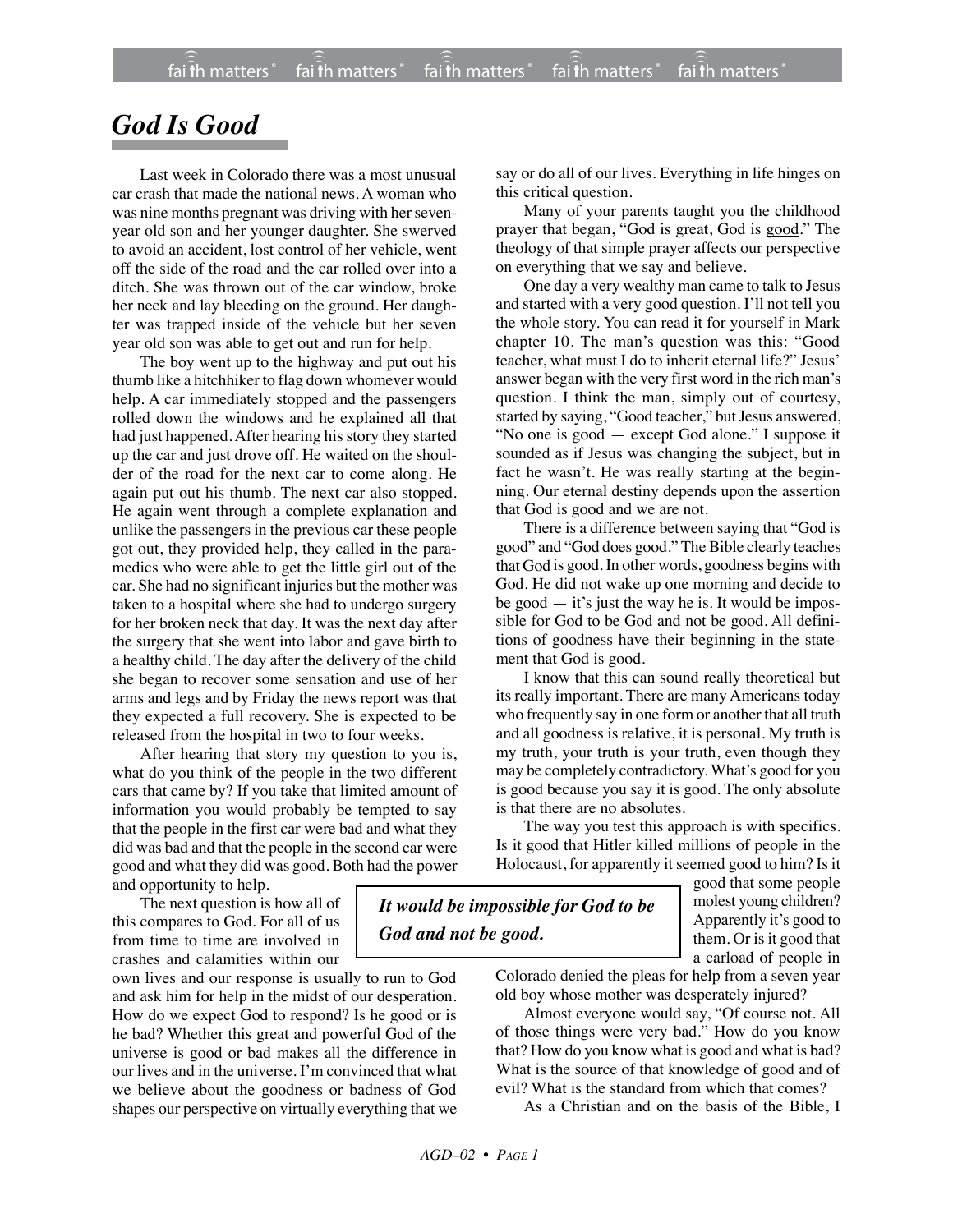would say that God is that standard. Goodness is what fits with God; evil is what doesn't fit with God. Centuries ago there was an interesting dilemma in the business community of Vienna, Austria. Every merchant had a different definition of the length of a meter. When you were buying cloth you could be cheated by a salesman who said he was selling you four meters but was really only giving you three for the same money that a different merchant across the street would charge for four meters. To solve the problem an iron rod that is one meter, roughly three feet long, was imbedded in the outer wall of St. Stephen's Cathedral. It became the standard measure of a meter in Vienna. You can visit Vienna today and the measure of a meter is still there for you to compare.

By comparison the standard of goodness is God. Centuries ago the Bible was written to tell us who God is, what God is like and the standards of truth and goodness. You and I may have a discussion or a debate about what is good and what is not and then we can go together, not to the side of a cathedral but to the Bible, and compare our opinions to the divine

standard of what is good and what is not, what is right and what is wrong.

At the very beginning of the Bible in Genesis there is a familiar story. Even to those who have never

read the Bible there is a familiarity with the story of the Garden of Eden. Adam and Eve were given everything in this paradise for their benefit with one restriction. They were forbidden to eat the fruit of one particular tree because God said that it was not good for them. Now for some period of time they lived with that restriction because they had fabulous goodness at their disposal. But one day they started to reconsider God's definition of good and they decided that the fruit on that tree needed to be added to their menu, that it would be good. They decided to eat it and the results were deadly.

Adam and Eve decided that their judgment of good and evil was better than God's. It was the worst possible mistake they could make. Their story is repeated everyday around the world when people who may be fully familiar with God and the Bible and the Ten Commandments decide that it is good to lie, to steal, to cheat, to commit sexual sin. They'll say, "Well, I think it would be good for my career, be good for my bank account. It would be good in that it would feel good. It would be good for a particular relationship that I want to grow closer." They are choosing their measurement of good and right instead of God's.

As Christians we ought be committed to the truth that God is the one who is good, that goodness is defined in terms of him. There is nothing about God that is bad. He is good; he loves good; he thinks good; he is good; he does good.

But God is not good because of what he does. He does what he does because of who he is. And that's true for most of us. The actions that are part of our lives are the outgrowth of the character that we have. You would expect that a good God would do good things. The first report of the good that God does is in the first chapter of the Bible. The overview of God's creation of the heavens and the earth ends with the words, "God saw all that he had made, and it was very good." (Genesis 1:31)

It was very good in lots of ways. First of all, it worked. The earth worked. It was functional. It was technically good. I've been intrigued in following the Land Rover on Mars. It has sent back millions of pieces of information to us. One of the pieces of information that was reported is that the temperature there can drop or rise as much as thirty or forty degrees in as short a period as five seconds. When you think of the temperature changing so dramatically you begin to appreciate what we have here on earth. While we some-

*The message is clear and powerful. God is present. He has everything under control.*

times complain about how hot it is in the summer and how cold it is in the winter,

it is actually a very narrow range.

The world, the universe, that God created was good in every way. It was technically good in design and function. But more than that, it was very good esthetically. We often say that it's a beautiful fall day, look at the colors and the trees; or it's a gorgeous summer day, look at the beautiful plants and flowers. When we look at spectacular sights like the mountains or the ocean we realize that creation doesn't just function efficiently, it looks good! God is an artist as well.

But then there's the rest of the story. And the rest of the story is that evil came into God's creation and contaminated the whole thing, including us. Sin is like a virus that has permeated everything, not just the genetic makeup of us human beings but all of the rest of God's creation as well and left the world and us terminally ill with evil. Now we are caught in the midst of a conflict, a fight for life, and that is the story of the Bible.

You can read the Bible from cover to cover and every page in one way or another is about this conflict between good and evil. Our lives are that way. There are days that we think that evil is going to win. You look at the problems in the world, the disasters in individual lives and you say, "There's no way. The world's going to be destroyed and we're going to do it in. There is no going back." The Bible says the re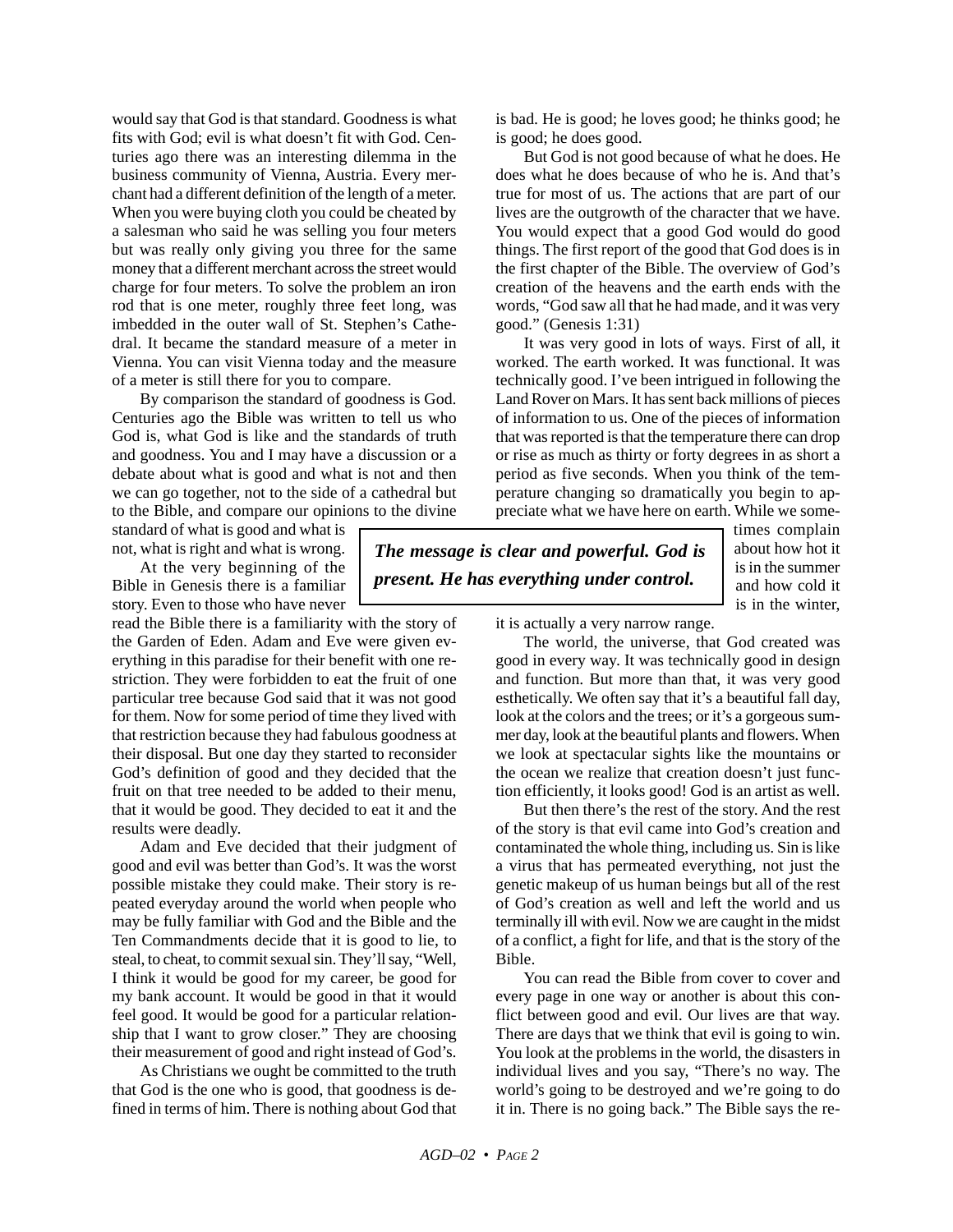sult of the final conflict will be God's triumph — that his doing of good will prevail over that which is evil. There are times that that is hard to believe. So that is why it is a matter of faith.

Faith in God is the conviction that God is great and that God is good and that eventually in this terrible conflict, this fight for life, God will prevail and God will win. However, right now we live in the midst of this terrible battle. Around us and in us we see sin and sickness and problems and calamity but we can also see the goodness of God. If we love, if we believe, it is clearly there. God has not given up. God has not stopped being good and God will not stop being good.

Woven throughout the Bible are lines that people have written who believe this. In Psalm 100:5 the songwriter says, "The Lord is good and his love endures forever; his faithfulness continues through all generations." God's goodness and greatness were not just for Bible times but for us now. Psalm 25:8 tells us, "Good and upright is the Lord; therefore he instructs sinners in his ways." God gives instructions in this conflict between good and evil. In the obscure little Old Testament book of Nahum, chapter 1 and verse 7 says, "The Lord is good, a refuge in times of trouble. He cares for those who trust in him." That is saying that when we're battered by all of the evil in our world, there is a place to go and find refuge — to

hide and find security. God is our refuge.

Now all of this is to say that God is still good and that God is doing good. He is active in our world. He is constantly turning what is bad

into what is good. He never quits, he never gets tired and he never gives up.

Let's suppose you could make a list of everything you want. Your list includes good health, good job, good money, good friends and good times — five things. You look at your wish list to see how you're doing and realize you have only one out of five or maybe zero out of five. You say, "God is neither great or good as far as I'm concerned!" So what's going on here?

Listen carefully. Each of us must decide if we are going to interpret God by our circumstances or we are going to interpret our circumstances by God. If life is tough and circumstances rule, we may conclude that God is bad. If we truly believe that God is good then we will hold to that belief even though our circumstances are difficult. Which attitude we choose makes all the difference in our lives.

Now at the same time we must not forget that evil

is real. It is a terrible virus of sin that has messed up God's good creation. The Bible is clear that God hates sin. He was the one who designed everything to work out perfectly — both technically and esthetically. That's why the Bible says that God hates evil and sin. He hates it when it wrecks our lives and causes all the difficulties and problems in our lives. When evil slams us, no one cares more than God.

But the principle that is so powerful is that God is going to stick with doing good no matter what, no matter how difficult, no matter how long. He will fight against evil in our world every minute of every day. He will not cease to push us toward that which is good and that which is right. God is willing to let us suffer and even make us miserable to accomplish what is good and right and best in our lives and in our world. Not stopping, even if he's bad-mouthed for doing it. Because he is God. That's who he is. He's our father who is great and who is good.

Some years ago I met two college students after the morning service. They were brothers, both attending a local college. In conversation I asked, "So, what brought you here to church today?" One of them answered, "Our dad." And I said, "Great, is he here?" He explained that his dad back in Illinois calls both of them every Sunday morning to wake them up and tells them to go to church. These guys looked tired. They looked like they'd been up late the night before. They

didn't say they were ungrateful for the calls but I suspected that they would have rather slept in. Now he never said this but I suspect that their dad called back at night and

*Each of us must decide if we are going to interpret God by our circumstances or we are going to interpret our circumstances by God.*

asked about where they went to church.

The point is that their dad was determined to do good for them whether they liked it or not because that's what a good dad is supposed to do.

God is our father, he's our dad, who is far better than any earthly father. He is good and he does good. He can't help himself. So he keeps pushing good on us. If he has to confront us, he'll confront us; if he has to wake us up, he'll wake us up. If he has to encourage us he will encourage us. He will do whatever he needs to do because God is good.

There is a very special and intense application of this goodness of God in the lives of Christians, followers of Jesus Christ. In the Bible it is called grace. It is more than the general good which God does everywhere. It is targeted specifically to Christians to give us the goodness of God in a special way since we are followers of Jesus Christ.

God focuses his goodness on us much like a